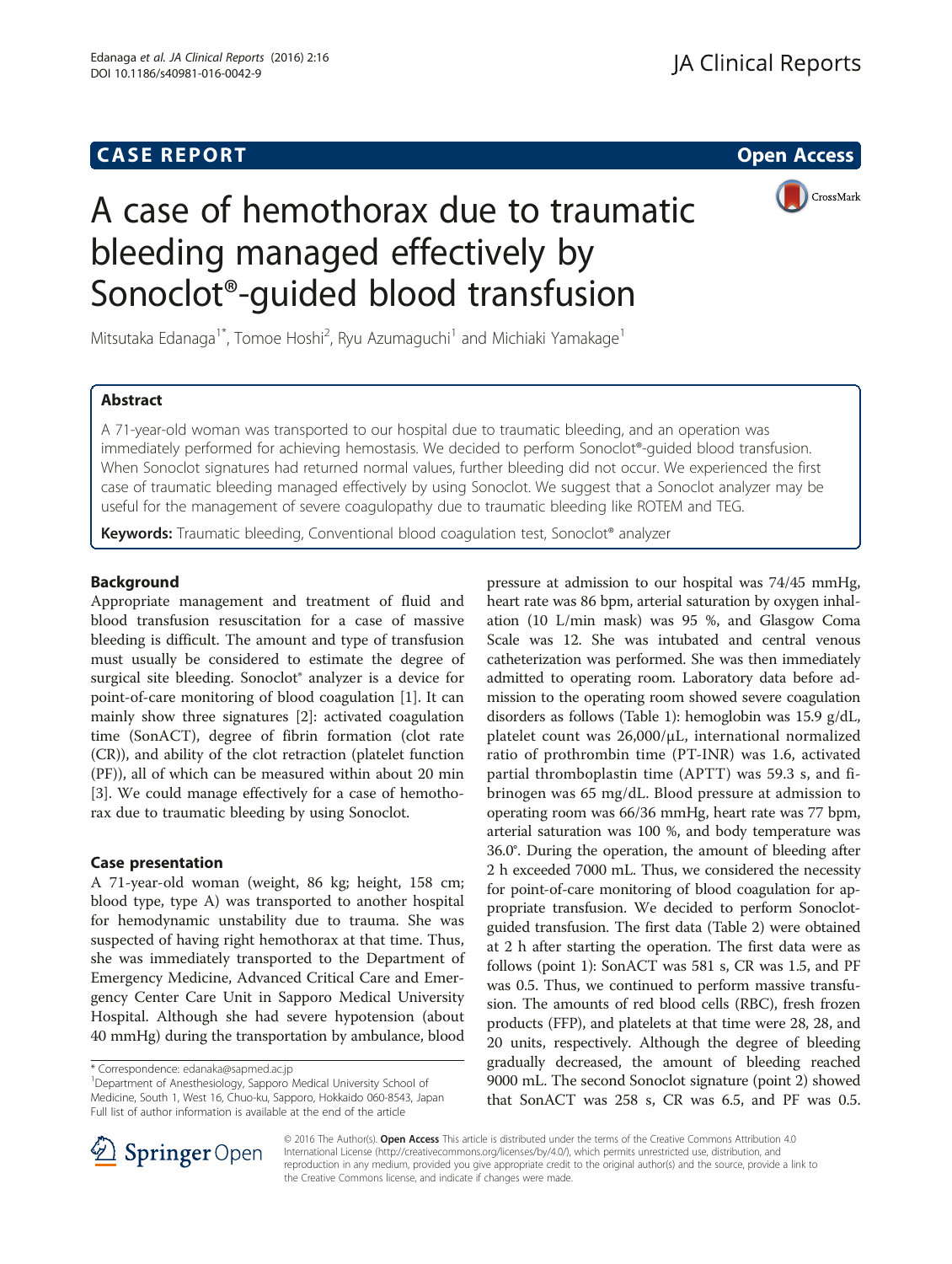|                  | PT-INR<br>normal $<$ 1.16 | APTT<br>normal $<$ 37 s | Fibrinogen<br>normal >200 mg/dL | Platelet count<br>normal $>15 \times 10^4/\mu L$ |
|------------------|---------------------------|-------------------------|---------------------------------|--------------------------------------------------|
| Before operation |                           | 59.3                    |                                 | $2.6 \times 10^{4}$                              |
| After operation  |                           | 52.5                    | 136                             | $7.4 \times 10^{4}$                              |
|                  |                           |                         |                                 |                                                  |

<span id="page-1-0"></span>Table 1 Change in data obtained by conventional tests during the operation

Although conventional blood coagulation tests before the operation showed severe coagulation disorders, there were slightly improvements after operation

Thus, we mainly performed transfusion of FFP and platelets. We measured the Sonoclot signature again (point 3) since bleeding from the surgical site had almost stopped. SonACT was 193 s, CR was 11.3 (normal range), and PF was 3.2 (normal range). We therefore did not perform additional transfusion. The bleeding was diminished, and the operation was soon finished. Total bleeding was 9680 mL, and total amounts of RBC, FFP, and platelets transfused were 36, 46, and 40 units, respectively. The cell-salvaged blood was also transfused 2750 mL. Laboratory data after the operation were as follows: hemoglobin was 6.7 g/dL, platelet count was 74,000/μL, PT-INR was 1.31, APTT was 52.5 s, and fibrinogen was 136 mg/dL. Blood pressure at operation finished was 116/59 mmHg, heart rate was 77 bpm, arterial saturation was 100 %, and body temperature was 35.6°. She was transported to the Advanced Critical Care and Emergency Center Care Unit, but further bleeding did not occur and she gradually recovered.

#### Discussion

We experienced a typical case of hemorrhagic shock due to traumatic bleeding, and the first clinical case of traumatic patient managed effectively by using Sonoclot. Appropriate management and treatment of fluid and blood transfusion resuscitation for a case of massive bleeding as in our case is difficult. In the circumstances, severe coagulopathy inevitably occur. The amount and type of blood must be considered for estimating the degree of surgical site bleeding. However, we also think that a useful and appropriate parameter or guideline to support the clinical decision for blood transfusion in a case of massive hemorrhage is necessary. For example, arterial blood gas analysis can be performed quickly. But arterial blood gas analysis is useful as a guide for RBC transfusion. Also, conventional blood coagulation tests for PT-INR, APTT,

Table 2 Changes in three signatures of Sonoclot® analyzer during the operation

| admid the operation |                            |                                   |                                         |  |  |
|---------------------|----------------------------|-----------------------------------|-----------------------------------------|--|--|
|                     | SonACT<br>normal 100-155 s | $Clot$ rate $(CR)$<br>normal 9-35 | Platelet function (PF)<br>normal $>1.5$ |  |  |
| Point 1             | 581                        | 15                                | O 5                                     |  |  |
| Point 2             | 258                        | 6.5                               | 0.5                                     |  |  |
| Point 3             | 193.                       | 113                               | 32                                      |  |  |

Although all signatures of the Sonoclot analyzer, which is a point-of-care monitor of clotting factor and platelet function, showed severe coagulopathy (points 1 and 2), CR and PF, but not SonACT, were in normal ranges after the bleeding had stopped (point 3)

and fibrinogen usually take much time for the indication of FFP or platelet transfusion.

European guidelines for the management of bleeding following major trauma were published in 2007 [[4](#page-2-0)]. According to the guidelines, point-of care monitoring of blood coagulation such as thrombelastometry might be useful for more accurate targeting of therapy [[5](#page-2-0)]. However, there are no guidelines for the treatment of traumatic bleeding in Japan. Thus, we have to manage and treat massive bleeding based on our own clinical decision. Although it was thought that the viscoelastic device as ROTEM and TEG was useful for trauma patients [[6](#page-2-0)], no data on clinical effectiveness of Sonoclot for traumatic bleeding was reported. Sonoclot analyzer is always disposed in our operating room. And we found that Sonoclot was useful as a guide for blood transfusion during cardiac surgery and massive bleeding in a clinical situation and in our clinical study (not yet published). Thus, we thought that a Sonoclot analyzer is very useful for management of coagulopathy and used a Sonoclot analyzer in our case. The main benefits of this device are as follows. Firstly, when we use the analyzer, we can evaluate not only blood clotting function as the degree of fibrin gel formation but also platelet function as clot retraction. Secondly, data can be obtained from the Sonoclot analyzer after only 15 to 20 min. Thirdly, Sonoclot analyzer can perform measurements using whole blood. While, the disadvantage of Sonoclot compared to ROTEM is that we cannot evaluate the exact cause for severe coagulopathy, for example, intrinsic factor, extrinsic factor, or fibrinogen. Therefore, when we would like to check an exact cause for it, we should consider using not only Sonoclot but also other device like ROTEM.

By the way, measurements of PT-INR and APTT are performed using blood contained no platelet. Platelet and coagulation factor are greatly related to the intracellular collect blood coagulation system [[7\]](#page-2-0). Therefore, we think that the values of PT-INR and APTT are not an appropriate signature for blood coagulation. In the European guideline mentioned above [[5](#page-2-0)], it was reported that PT-INR and APTT alone should not be used to guide hemostatic therapy. In fact, conventional blood coagulation tests after the operation showed some coagulopathy. The final SonACT and postoperative APTT were slightly prolonged. According to the past report [[8](#page-2-0)], the cell-salvaged transfusion may cause coagulopathy. The cell-salvaged blood was transfused 2750 ml during the operation.